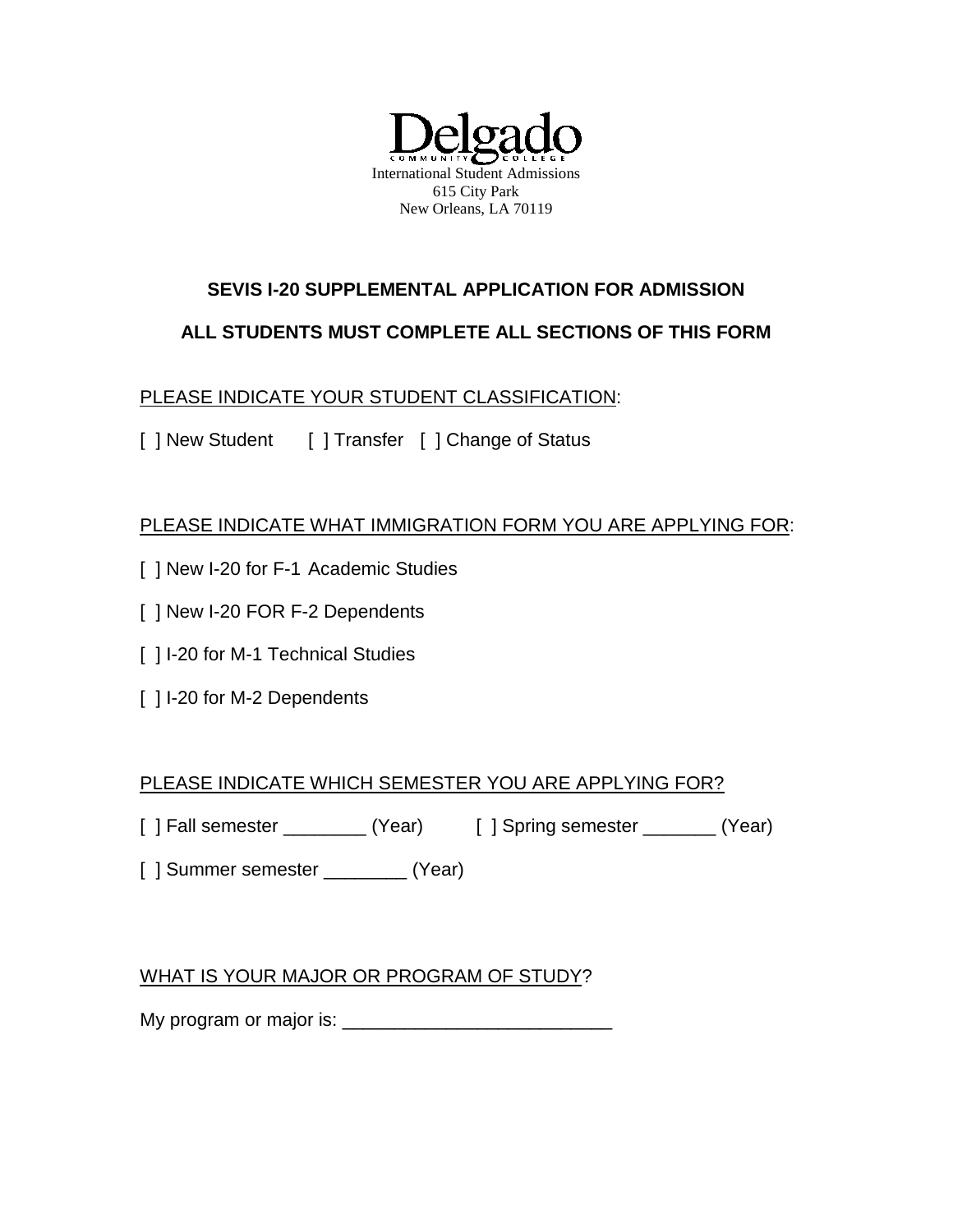# STUDENT INFORMATION:

| Date of Birth: (Month) _________ (Day) _________ (Year) ___________ |                        |                    |
|---------------------------------------------------------------------|------------------------|--------------------|
|                                                                     | Street number and name |                    |
| City or Town                                                        | Country                | <b>Postal Code</b> |
|                                                                     |                        |                    |
|                                                                     |                        |                    |
| PLEASE INIDICATE A UNITED STATES MAILING ADDRESS:                   |                        |                    |
|                                                                     |                        |                    |
|                                                                     |                        |                    |
| City                                                                | <b>State</b>           | Zip code           |
|                                                                     |                        |                    |
| <b>FINANCIAL SPONSORSHIP INFORMATION:</b>                           |                        |                    |
|                                                                     |                        |                    |
|                                                                     |                        |                    |
|                                                                     |                        |                    |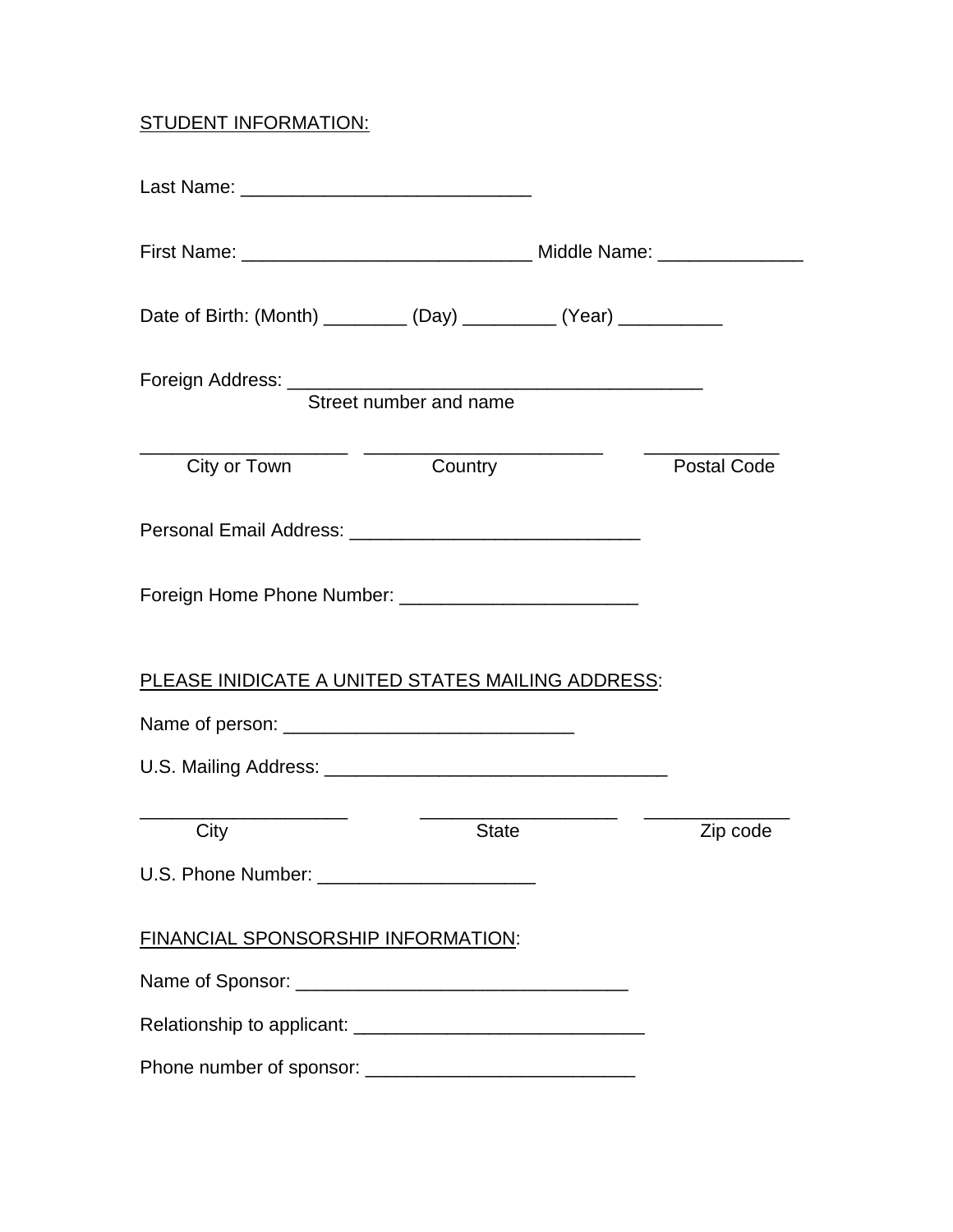|    | City                                       | <b>State</b>                                                           | Zip Code |
|----|--------------------------------------------|------------------------------------------------------------------------|----------|
|    |                                            |                                                                        |          |
|    | PLEASE PROVIDE An EMERGENCY CONTACT:       |                                                                        |          |
|    |                                            |                                                                        |          |
|    |                                            |                                                                        |          |
|    |                                            |                                                                        |          |
|    |                                            |                                                                        |          |
|    |                                            |                                                                        |          |
|    |                                            |                                                                        |          |
|    | DEPENDENTS (SPOUSE OR CHILD):              |                                                                        |          |
|    |                                            | *** Please note, you must have \$5,000 for each dependent***           |          |
|    |                                            |                                                                        |          |
|    |                                            |                                                                        |          |
|    |                                            |                                                                        |          |
|    |                                            | Date of Birth: (Month) _________ (Day) _________ (Year) __________     |          |
|    |                                            |                                                                        |          |
|    | Relationship to you: _____________         |                                                                        |          |
|    |                                            |                                                                        |          |
| 2. |                                            |                                                                        |          |
|    | First Name: ______________________________ |                                                                        |          |
|    |                                            | Date of Birth: (Month) _____________ (Day) ___________ (Year) ________ |          |
|    |                                            |                                                                        |          |
|    |                                            | Relationship to you: _______________                                   |          |